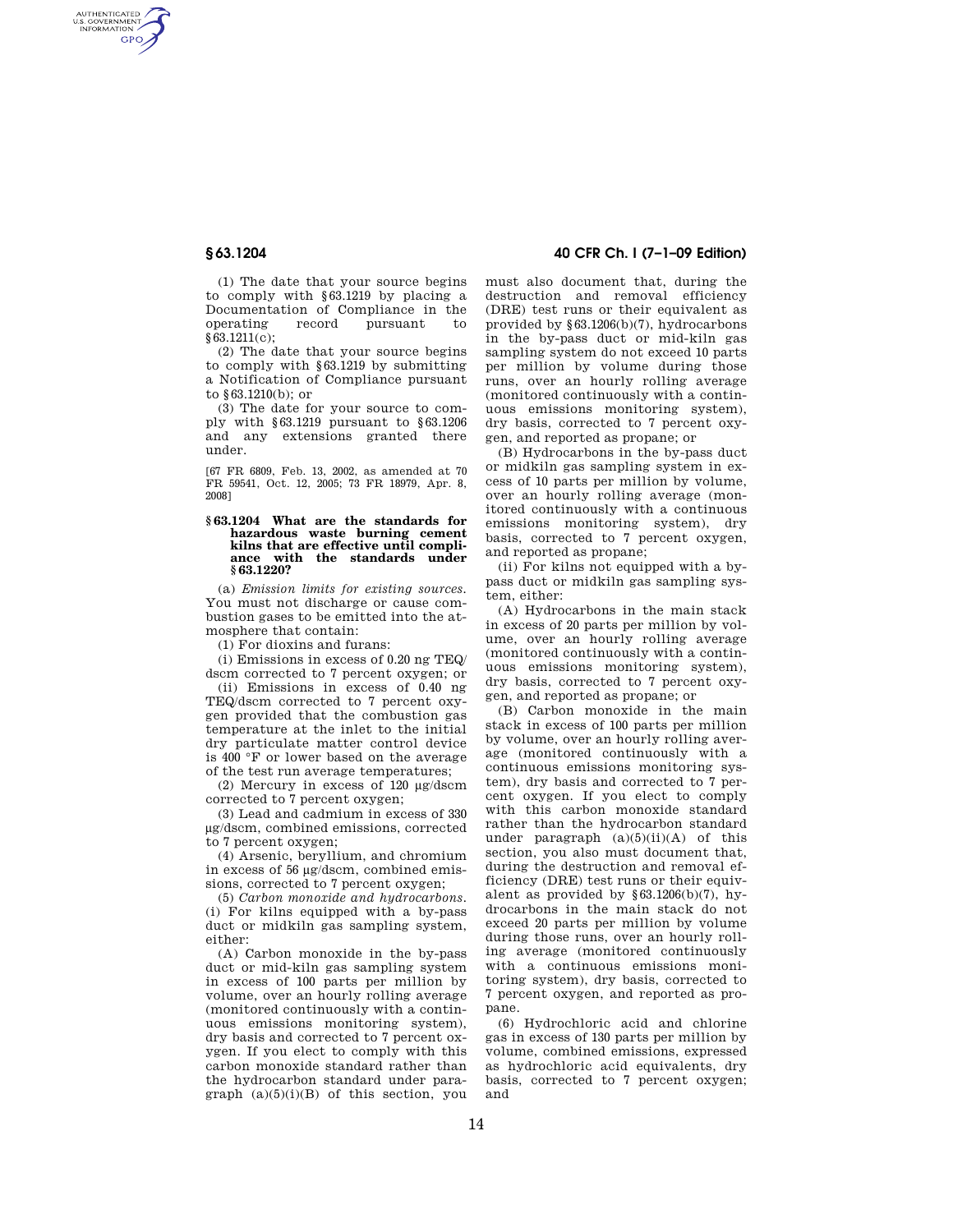## **Environmental Protection Agency § 63.1204**

(7) Particulate matter in excess of 0.15 kg/Mg dry feed and opacity greater than 20 percent.

(i) You must use suitable methods to determine the kiln raw material feedrate.

(ii) Except as provided in paragraph  $(a)(7)(iii)$  of this section, you must compute the particulate matter emission rate, E, from the following equation:

 $E=(C_s\times Q_{sd})/P$ 

Where:

E=emission rate of particulate matter, kg/ Mg of kiln raw material feed;

 $C_s$ =concentration of particulate matter, kg/ dscm;

Qsd=volumetric flowrate of effluent gas, dscm/hr; and

P=total kiln raw material feed (dry basis), Mg/hr.

(iii) If you operate a preheater or preheater/precalciner kiln with dual stacks, you must test simultaneously and compute the combined particulate matter emission rate,  $E_c$ , from the following equation:

 $E_c = (C_{sk} \times Q_{sdk} + C_{sb} \times Q_{sdb})/P$ 

Where:

Ec=the combined emission rate of particulate matter from the kiln and bypass stack, kg/ Mg of kiln raw material feed;

 $C_{sk}$ =concentration of particulate matter in the kiln effluent, kg/dscm;

Qsdk=volumetric flowrate of kiln effluent gas, dscm/hr;

 $C_{sb}$ =concentration of particulate matter in the bypass stack effluent, kg/dscm;

Qsdb=volumetric flowrate of bypass stack effluent gas, dscm/hr; and

 $P =$  total kiln raw material feed (dry basis), Mg/hr.

(b) *Emission limits for new sources.* You must not discharge or cause combustion gases to be emitted into the atmosphere that contain:

(1) For dioxins and furans:

(i) Emissions in excess of 0.20 ng TEQ/ dscm corrected to 7 percent oxygen; or

(ii) Emissions in excess of 0.40 ng TEQ/dscm corrected to 7 percent oxygen provided that the combustion gas temperature at the inlet to the initial dry particulate matter control device is 400 °F or lower based on the average of the test run average temperatures;

(2) Mercury in excess of 120 μg/dscm corrected to 7 percent oxygen;

(3) Lead and cadmium in excess of 180 μg/dscm, combined emissions, corrected to 7 percent oxygen;

(4) Arsenic, beryllium, and chromium in excess of 54 μg/dscm, combined emissions, corrected to 7 percent oxygen;

(5) *Carbon monoxide and hydrocarbons.*  (i) For kilns equipped with a by-pass duct or midkiln gas sampling system, carbon monoxide and hydrocarbons emissions are limited in both the bypass duct or midkiln gas sampling system and the main stack as follows:

(A) Emissions in the by-pass or midkiln gas sampling system are limited to either:

(*1*) Carbon monoxide in excess of 100 parts per million by volume, over an hourly rolling average (monitored continuously with a continuous emissions monitoring system), dry basis and corrected to 7 percent oxygen. If you elect to comply with this carbon monoxide standard rather than the hydrocarbon standard under paragraph (b)(5)(i)(A)(*2*) of this section, you also must document that, during the destruction and removal efficiency (DRE) test runs or their equivalent as provided by §63.1206(b)(7), hydrocarbons do not exceed 10 parts per million by volume during those runs, over an hourly rolling average (monitored continuously with a continuous emissions monitoring system), dry basis, corrected to 7 percent oxygen, and reported as propane; or

(*2*) Hydrocarbons in the by-pass duct or midkiln gas sampling system in excess of 10 parts per million by volume, over an hourly rolling average (monitored continuously with a continuous emissions monitoring system), dry basis, corrected to 7 percent oxygen, and reported as propane; and

(B) Hydrocarbons in the main stack are limited, if construction of the kiln commenced after April 19, 1996 at a plant site where a cement kiln (whether burning hazardous waste or not) did not previously exist, to 50 parts per million by volume, over a 30-day block average (monitored continuously with a continuous monitoring system), dry basis, corrected to 7 percent oxygen, and reported as propane.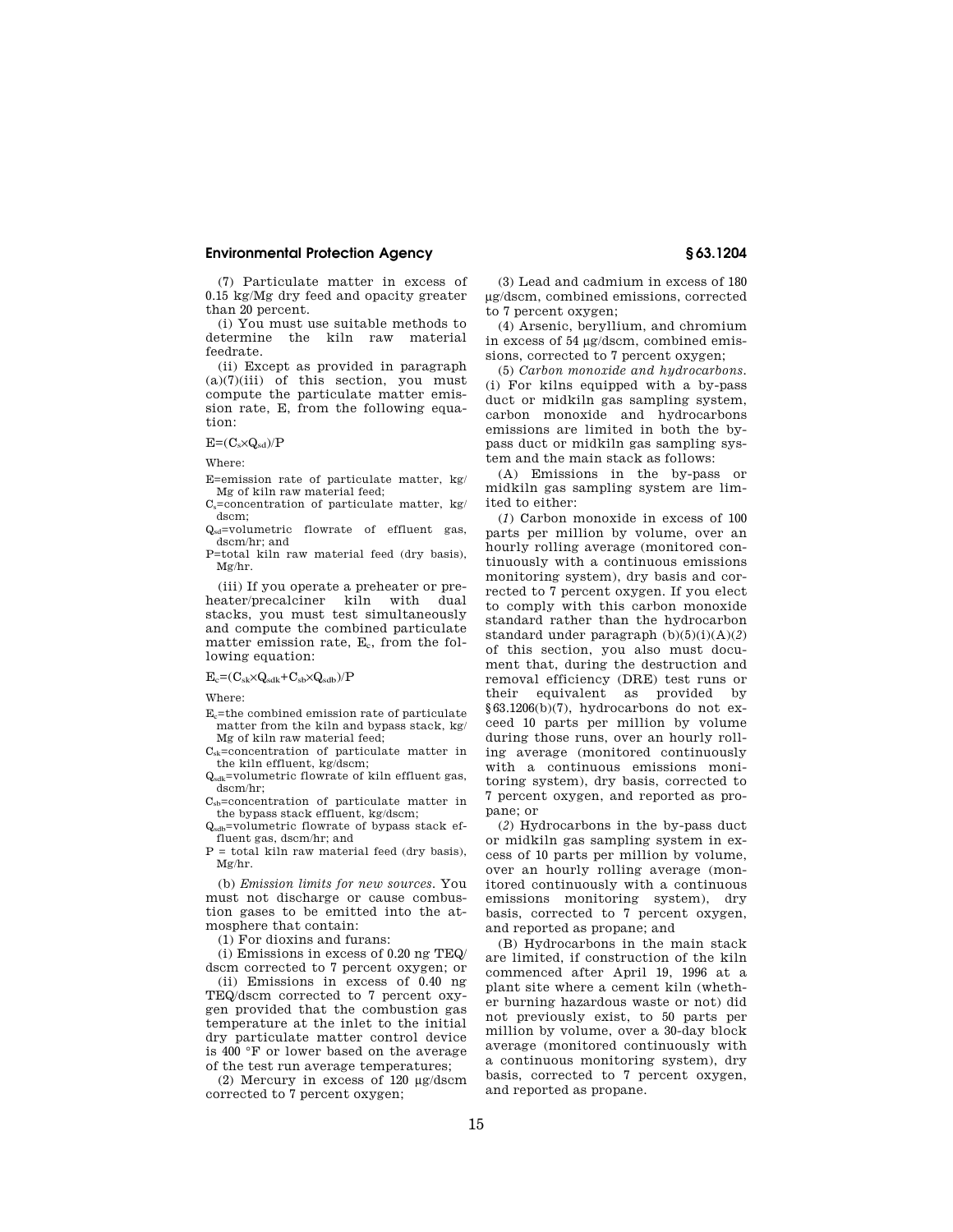**§ 63.1204 40 CFR Ch. I (7–1–09 Edition)** 

(ii) For kilns not equipped with a bypass duct or midkiln gas sampling system, hydrocarbons and carbon monoxide are limited in the main stack to either:

(A) Hydrocarbons not exceeding 20 parts per million by volume, over an hourly rolling average (monitored continuously with a continuous emissions monitoring system), dry basis, corrected to 7 percent oxygen, and reported as propane; or

(B)(*1*) Carbon monoxide not exceeding 100 parts per million by volume, over an hourly rolling average (monitored continuously with a continuous emissions monitoring system), dry basis, corrected to 7 percent oxygen; and

(*2*) Hydrocarbons not exceeding 20 parts per million by volume, over an hourly rolling average (monitored continuously with a continuous monitoring system), dry basis, corrected to 7 percent oxygen, and reported as propane at any time during the destruction and removal efficiency (DRE) test runs or their equivalent as provided by §63.1206(b)(7); and

(*3*) If construction of the kiln commenced after April 19, 1996 at a plant site where a cement kiln (whether burning hazardous waste or not) did not previously exist, hydrocarbons are limited to 50 parts per million by volume, over a 30-day block average (monitored continuously with a continuous monitoring system), dry basis, corrected to 7 percent oxygen, and reported as propane.

(6) Hydrochloric acid and chlorine gas in excess of 86 parts per million, combined emissions, expressed as hydrochloric acid equivalents, dry basis and corrected to 7 percent oxygen; and

(7) Particulate matter in excess of 0.15 kg/Mg dry feed and opacity greater than 20 percent.

(i) You must use suitable methods to determine the kiln raw material feedrate.

(ii) Except as provided in paragraph  $(a)(7)(iii)$  of this section, you must compute the particulate matter emission rate. E, from the equation specified in paragraph  $(a)(7)(ii)$  of this section.

(iii) If you operate a preheater or preheater/precalciner kiln with dual stacks, you must test simultaneously and compute the combined particulate  $m$  matter emission rate,  $E_c$ , from the equation specified in paragraph  $(a)(7)(iii)$  of this section.

(c) *Destruction and removal efficiency (DRE) standard*—(1) *99.99% DRE.* Except as provided in paragraph (c)(2) of this section, you must achieve a destruction and removal efficiency (DRE) of 99.99% for each principle organic hazardous constituent (POHC) designated under paragraph (c)(3) of this section. You must calculate DRE for each POHC from the following equation:

 $DRE=[1-(W_{out}/W_{in})]\times100\%$ 

Where:

- Win=mass feedrate of one principal organic hazardous constituent (POHC) in a waste feedstream; and
- Wout=mass emission rate of the same POHC present in exhaust emissions prior to release to the atmosphere.

(2) *99.9999% DRE.* If you burn the dioxin-listed hazardous wastes F020, F021, F022, F023, F026, or F027 (see §261.31 of this chapter), you must achieve a destruction and removal efficiency (DRE) of 99.9999% for each principle organic hazardous constituent (POHC) that you designate under paragraph (c)(3) of this section. You must demonstrate this DRE performance on POHCs that are more difficult to incinerate than tetra-, penta-, and hexachlorodibenzo-*p*-dioxins and dibenzofurans. You must use the equation in paragraph  $(c)(1)$  of this section to calculate DRE for each POHC. In addition, you must notify the Administrator of your intent to incinerate hazardous wastes F020, F021, F022, F023, F026, or F027.

(3) *Principal organic hazardous constituents (POHCs).* (i) You must treat the Principal Organic Hazardous Constituents (POHCs) in the waste feed that you specify under paragraph  $(c)(3)(ii)$  of this section to the extent required by paragraphs  $(c)(1)$  and  $(c)(2)$ of this section.

(ii) You must specify one or more POHCs that are representative of the most difficult to destroy organic compounds in your hazardous waste feedstream. You must base this specification on the degree of difficulty of incineration of the organic constituents in the hazardous waste and on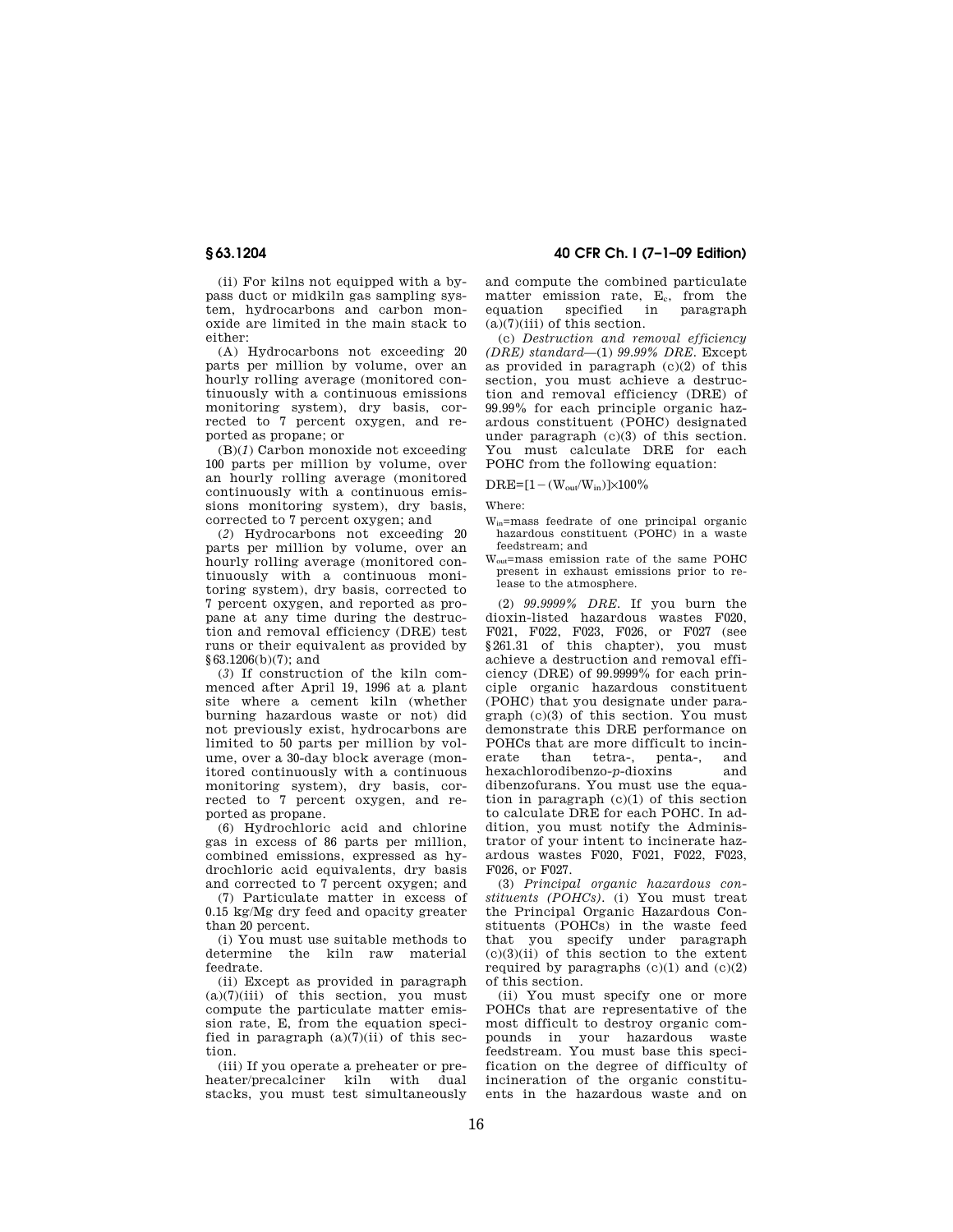## **Environmental Protection Agency § 63.1204**

their concentration or mass in the hazardous waste feed, considering the results of hazardous waste analyses or other data and information.

(d) *Cement kilns with in-line kiln raw mills*—(1) *General.* (i) You must conduct performance testing when the raw mill is on-line and when the mill is off-line to demonstrate compliance with the emission standards, and you must establish separate operating parameter limits under §63.1209 for each mode of operation, except as provided by paragraph (d)(1)(iv) of this section.

(ii) You must document in the operating record each time you change from one mode of operation to the alternate mode and begin complying with the operating parameter limits for that alternate mode of operation.

(iii) You must calculate rolling averages for operating parameter limits as provided by  $\S 63.1209(q)(2)$ .

(iv) If your in-line kiln raw mill has dual stacks, you may assume that the dioxin/furan emission levels in the bypass stack and the operating parameter limits determined during performance testing of the by-pass stack when the raw mill is off-line are the same as when the mill is on-line.

(2) *Emissions averaging.* You may comply with the mercury, semivolatile metal, low volatile metal, and hydrochloric acid/chlorine gas emission standards on a time-weighted average basis under the following procedures:

(i) *Averaging methodology.* You must calculate the time-weighted average emission concentration with the following equation:

 $C_{total} = \{C_{mill-off} \times (T_{mill-off}/(T_{mill-off}+T_{mill-on}$ 

))}+{ $C_{\text{mill-on}}\times(T_{\text{mill-on}}/(T_{\text{mill-off}}+T_{\text{mill-on}}))$ }

Where:

- C<sub>total</sub>=time-weighted average concentration of a regulated constituent considering both raw mill on time and off time;
- $C<sub>mill-off</sub>=average performance test concentra$ tion of regulated constituent with the raw mill off-line;
- Cmill-on=average performance test concentration of regulated constituent with the raw mill on-line;
- Tmill-off=time when kiln gases are not routed through the raw mill; and
- T<sub>mill-on</sub>=time when kiln gases are routed through the raw mill.

(ii) *Compliance.* (A) If you use this emission averaging provision, you must document in the operating record compliance with the emission standards on an annual basis by using the equation provided by paragraph  $(d)(2)$ of this section.

(B) Compliance is based on one-year block averages beginning on the day you submit the initial notification of compliance.

(iii) *Notification.* (A) If you elect to document compliance with one or more emission standards using this emission averaging provision, you must notify the Administrator in the initial comprehensive performance test plan submitted under §63.1207(e).

(B) You must include historical raw mill operation data in the performance test plan to estimate future raw mill down-time and document in the performance test plan that estimated emissions and estimated raw mill down-time will not result in an exceedance of an emission standard on an annual basis.

(C) You must document in the notification of compliance submitted under §63.1207(j) that an emission standard will not be exceeded based on the documented emissions from the performance test and predicted raw mill downtime.

(e) *Preheater or preheater/precalciner kilns with dual stacks*—(1) *General.* You must conduct performance testing on each stack to demonstrate compliance with the emission standards, and you must establish operating parameter limits under §63.1209 for each stack, except as provided by paragraph  $(d)(1)(iv)$ of this section for dioxin/furan emissions testing and operating parameter limits for the by-pass stack of in-line raw mills.

(2) *Emissions averaging.* You may comply with the mercury, semivolatile metal, low volatile metal, and hydrochloric acid/chlorine gas emission standards specified in this section on a gas flowrate-weighted average basis under the following procedures:

(i) *Averaging methodology.* You must calculate the gas flowrate-weighted average emission concentration using the following equation:

 $C_{\text{tot}} = \{ C_{\text{main}} \times (Q_{\text{main}} / (Q_{\text{main}} + Q_{\text{bypass}})) \}$  +  ${C_{\text{bypass}}}{\times}(Q_{\text{bypass}} / (Q_{\text{main}} + Q_{\text{bypass}}))$ 

Where: